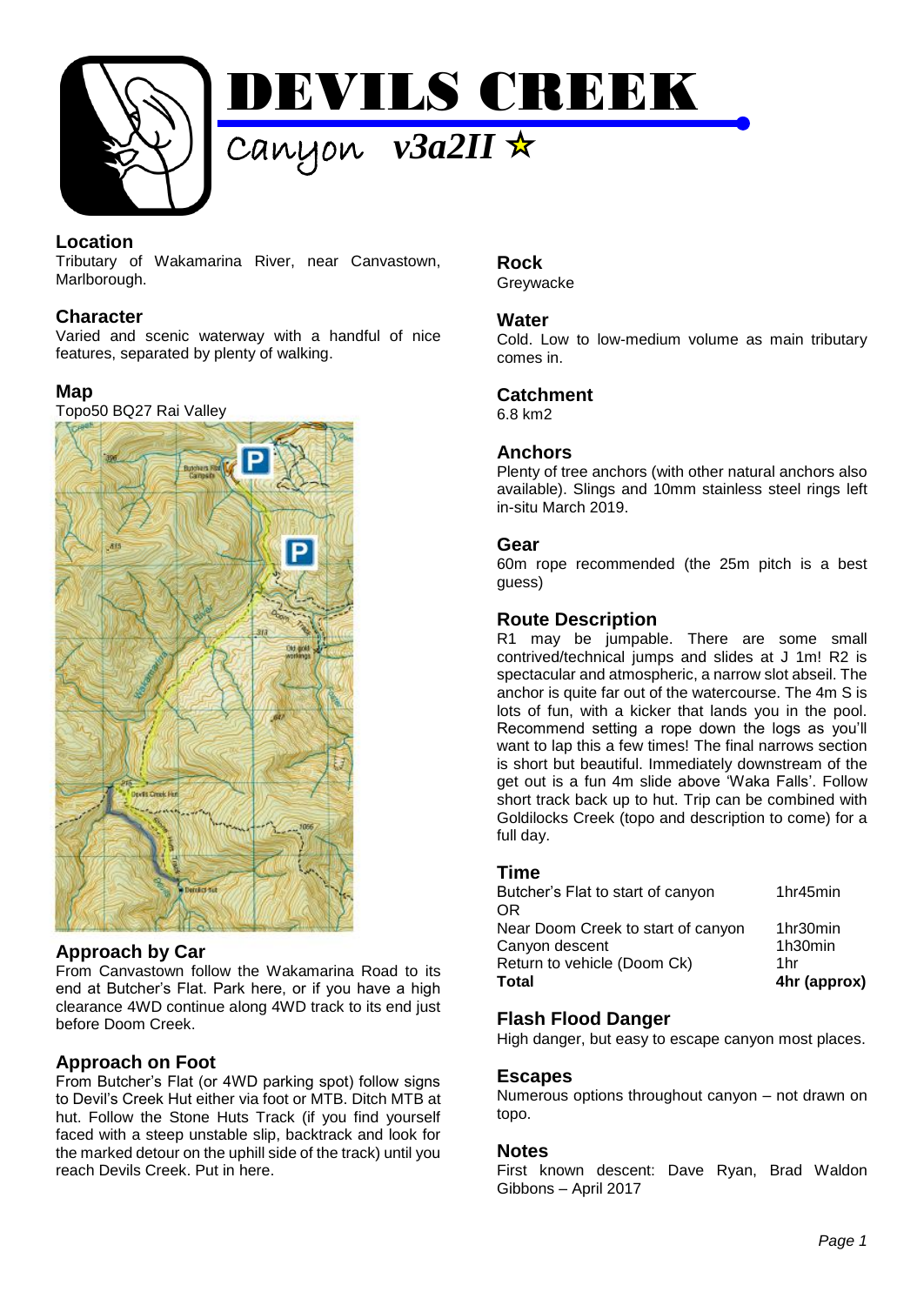

# **DEVILS CREEK**

Topo by Dave Ryan www.kiwicanyons.org

Canyon v3a2II \*

Page 2